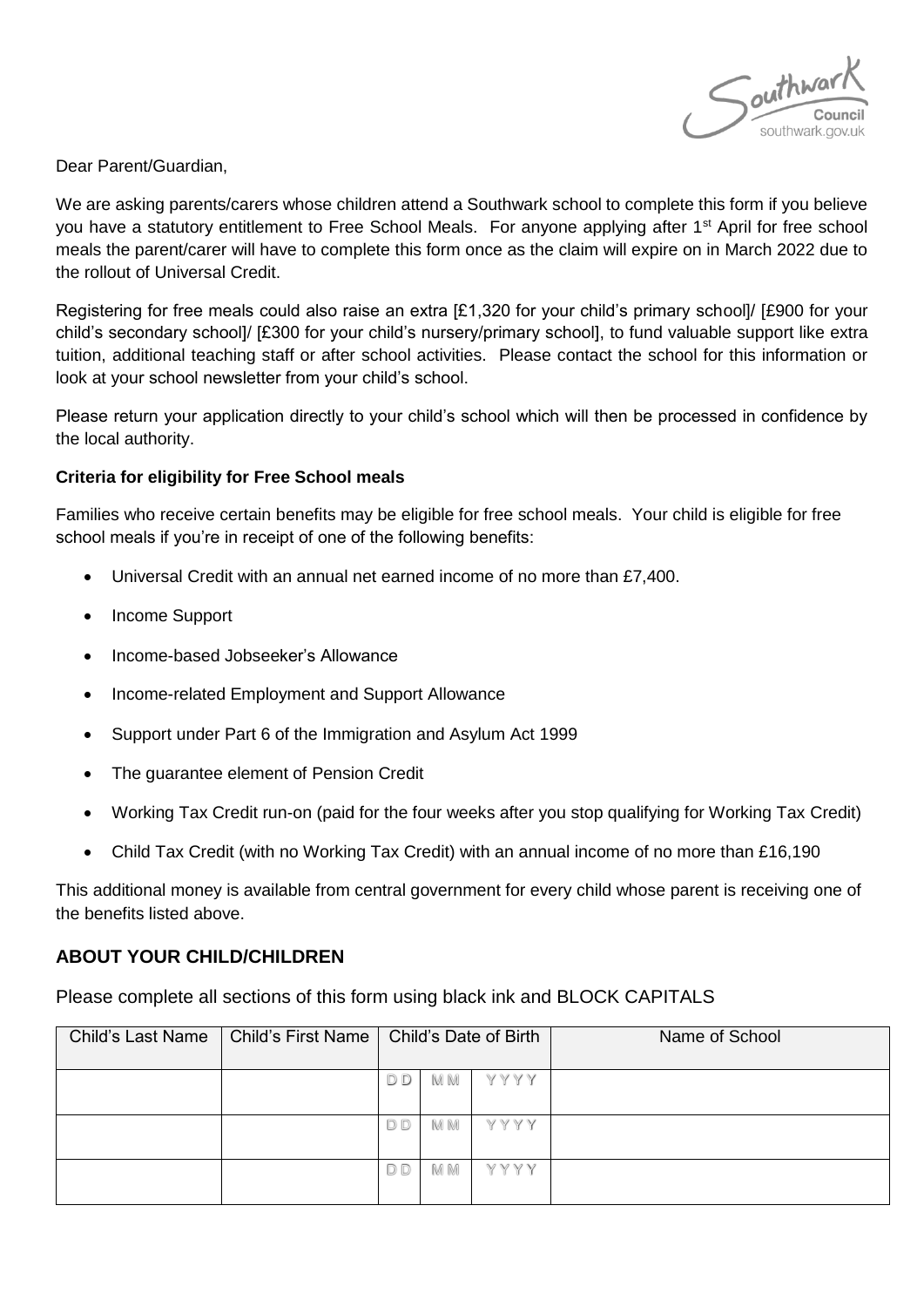# **PARENT/GUARDIAN DETAILS**

## Please complete all sections of this form using black ink and BLOCK CAPITALS

|                                                   | Parent/Guardian |  |     |  |      |  |  |
|---------------------------------------------------|-----------------|--|-----|--|------|--|--|
| Last name                                         |                 |  |     |  |      |  |  |
| <b>First Name</b>                                 |                 |  |     |  |      |  |  |
| Date of Birth                                     | D D             |  | M M |  | YYYY |  |  |
| National Insurance<br>Number*                     |                 |  |     |  |      |  |  |
| National Asylum Support<br>Service (NASS) Number* |                 |  |     |  |      |  |  |
| Daytime Telephone<br>Number                       |                 |  |     |  |      |  |  |
| Mobile Number                                     |                 |  |     |  |      |  |  |
| Address                                           | Postcode:       |  |     |  |      |  |  |

## **FAMILY INCOME AND BENEFIT DETAILS**

If you receive any of the benefits listed below, please place an X in this box.

- Income Support
- Income-based Jobseekers Allowance
- Income-related Employment and Support Allowance
- Support from NASS under part 6 of the Immigration and Asylum Act 1999
- the quarantee element of Pension Credit
- Child Tax Credit (with no Working Tax Credit)
- Working Tax Credit run-on
- Universal Credit.

## **Universal Credit**

If you are in receipt of **Universal Credit**, is your net earned family income over £7,400 per year? (Please place an X in the appropriate box).

Your net earned income is your household income after taxes and deductions. It does **not** include income through Universal Credit or other benefits that you may receive.

|  | Yes | No | Unsure |
|--|-----|----|--------|
|--|-----|----|--------|